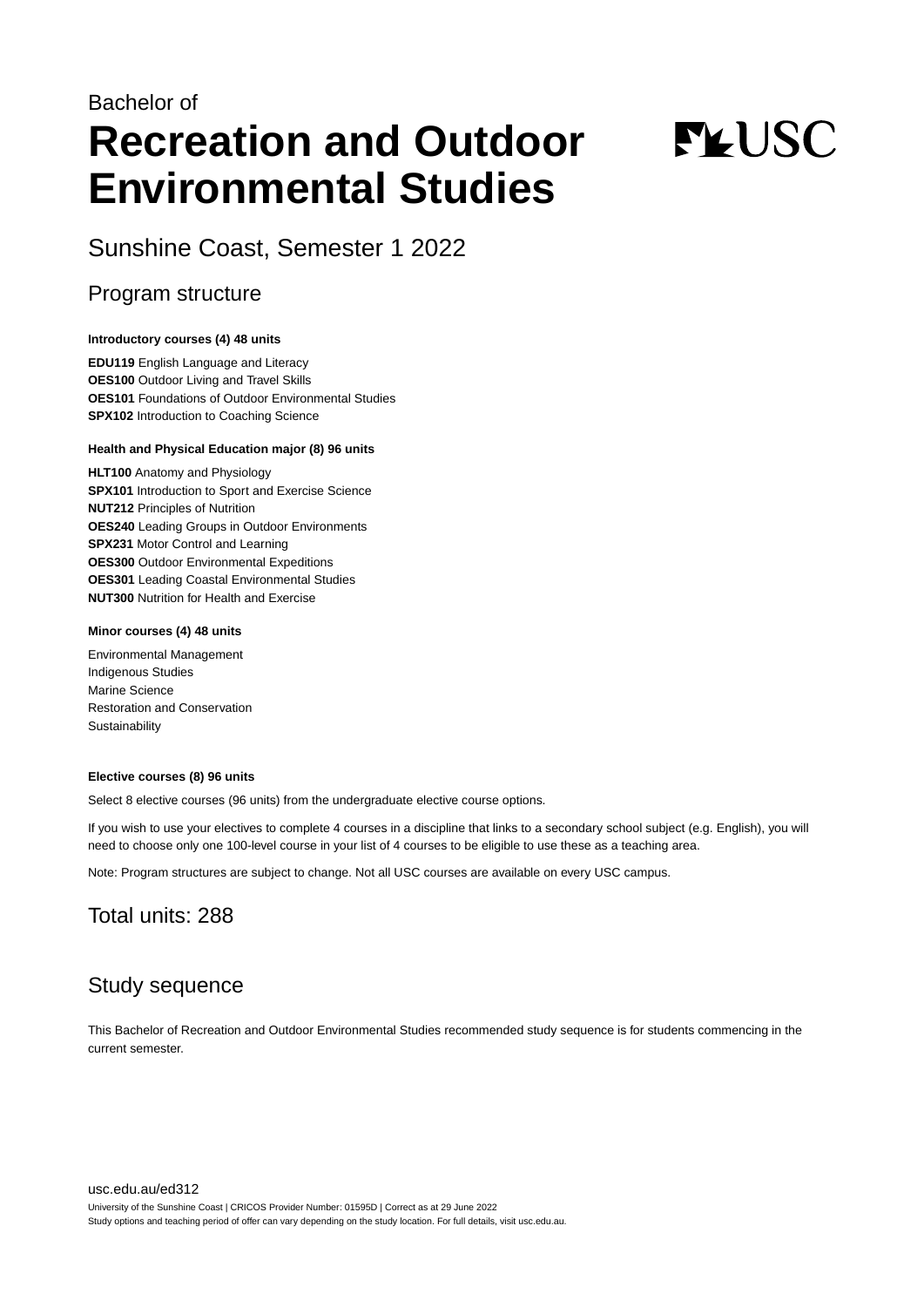#### **Year 1**

#### **Semester 1**

| COURSE                                                      | SEMESTER OF OFFER<br>(SUNSHINE COAST) | <b>UNITS</b> | <b>REQUISITES</b>                                                                                                                                  |
|-------------------------------------------------------------|---------------------------------------|--------------|----------------------------------------------------------------------------------------------------------------------------------------------------|
| <b>EDU119</b> English Language and Literacy                 | • Semester 1, Semester 2              | 12           |                                                                                                                                                    |
| <b>OES100</b> Outdoor Living and Travel Skills              | • Semester 1                          | 12           | Pre:<br>Enrolled in Program AB101,<br>SC110, ED112, ED312, ED315,<br>SC347, UU301, UU302 or<br>XU301 or by permission of the<br>course coordinator |
| <b>SPX101</b> Introduction to Sport and Exercise<br>Science | • Semester 1                          | 12           |                                                                                                                                                    |

PLUS select either 1 course from chosen minor

OR select 1 elective course from the undergraduate elective course options.

#### **Semester 2**

| <b>COURSE</b>                                                        | <b>SEMESTER OF OFFER</b><br>(SUNSHINE COAST) | <b>UNITS</b>    | <b>REQUISITES</b>                                                                                                                                                                                       |
|----------------------------------------------------------------------|----------------------------------------------|-----------------|---------------------------------------------------------------------------------------------------------------------------------------------------------------------------------------------------------|
| <b>OES101</b> Foundations of Outdoor Environmental<br><b>Studies</b> | • Semester 2                                 | 12              | Pre:<br>Enrolled in Program AB101,<br>SC110, SC347, ED112, ED312,<br>ED315 or XU301, UU301 or<br>UU302 or by permission of the<br>course coordinator                                                    |
| <b>SPX102</b> Introduction to Coaching Science                       | • Semester 2                                 | 12 <sup>2</sup> | Anti:<br>SPX321                                                                                                                                                                                         |
| <b>HLT100</b> Anatomy and Physiology                                 | • Semester 1, Semester 2                     | 12              | Pre:<br>Enrolled in Program SC010,<br>SC108, ED312, ED315, SC306,<br>SC347, SC367, SC391, SC392,<br>SC393 or Applied<br>Environmental Health Extended<br>Major<br>Anti:<br>(LFS112 or LFS201 or LFS202) |
|                                                                      |                                              |                 | and LFS122                                                                                                                                                                                              |

PLUS select either 1 course from chosen minor

OR select 1 elective course from the undergraduate elective course options.

#### **Year 2**

#### **Semester 1**

| <b>NUT212 Principles of Nutrition</b> | • Online: Semester 1 |        | Pre:              |  |
|---------------------------------------|----------------------|--------|-------------------|--|
|                                       | (SUNSHINE COAST)     |        |                   |  |
| COURSE                                | SEMESTER OF OFFER    | UNITS. | <b>REQUISITES</b> |  |

#### [usc.edu.au/ed312](https://www.usc.edu.au/ed312)

University of the Sunshine Coast | CRICOS Provider Number: 01595D | Correct as at 29 June 2022

Study options and teaching period of offer can vary depending on the study location. For full details, visit usc.edu.au.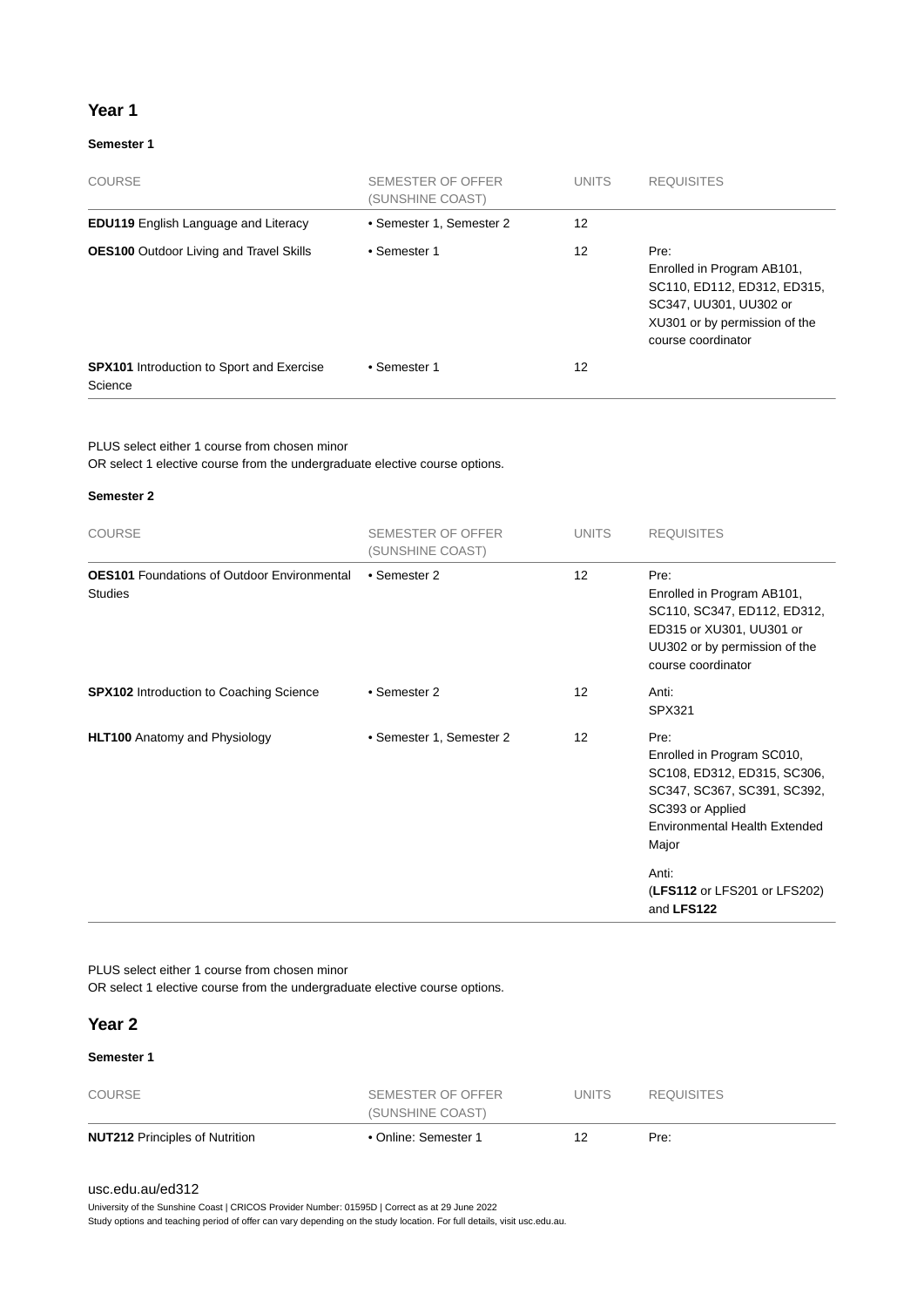|                                                                                                                              |              | LFS103 or LFS112 or SPX103<br>Anti:<br><b>FSN212</b> |
|------------------------------------------------------------------------------------------------------------------------------|--------------|------------------------------------------------------|
| • Semester 1                                                                                                                 | 12           | Pre:<br>OES101 or enrolled in Program<br>ED112       |
|                                                                                                                              |              | Co:<br><b>OES100</b>                                 |
|                                                                                                                              |              |                                                      |
| OR select 1 elective course from the undergraduate elective course options.                                                  |              |                                                      |
| PLUS select either 1 course from chosen minor<br>OR select 1 elective course from the undergraduate elective course options. |              |                                                      |
|                                                                                                                              |              |                                                      |
| SEMESTER OF OFFER<br>(SUNSHINE COAST)                                                                                        | <b>UNITS</b> | <b>REQUISITES</b>                                    |
| • Semester 2                                                                                                                 | 12           | Pre:<br>LFS122 or HLT100 or SPX103                   |
| • Semester 2                                                                                                                 | 12           | Pre:<br>NUT212 or SPX211                             |
|                                                                                                                              |              | Anti:<br><b>NUT202 or NUT203 or SPX352</b>           |
|                                                                                                                              |              |                                                      |

PLUS select either 1 course from chosen minor

OR select 1 elective course from the undergraduate elective course options.

PLUS select either 1 course from chosen minor OR select 1 elective course from the undergraduate elective course options.

#### **Year 3**

#### **Semester 1**

| <b>COURSE</b>                                   | SEMESTER OF OFFER<br>(SUNSHINE COAST) | <b>UNITS</b> | <b>REQUISITES</b>                                                                |
|-------------------------------------------------|---------------------------------------|--------------|----------------------------------------------------------------------------------|
| <b>OES300</b> Outdoor Environmental Expeditions | • Semester 1                          | 12           | Pre:<br><b>OES100</b> and enrolled in<br>Program ED312, ED315 or<br><b>SC347</b> |
|                                                 |                                       |              | Co:<br><b>OES240</b>                                                             |

PLUS select either 1 course from chosen minor

OR select 1 elective course from the undergraduate elective course options.

PLUS select either 1 course from chosen minor

OR select 1 elective course from the undergraduate elective course options.

PLUS select either 1 course from chosen minor

OR select 1 elective course from the undergraduate elective course options.

University of the Sunshine Coast | CRICOS Provider Number: 01595D | Correct as at 29 June 2022

Study options and teaching period of offer can vary depending on the study location. For full details, visit usc.edu.au.